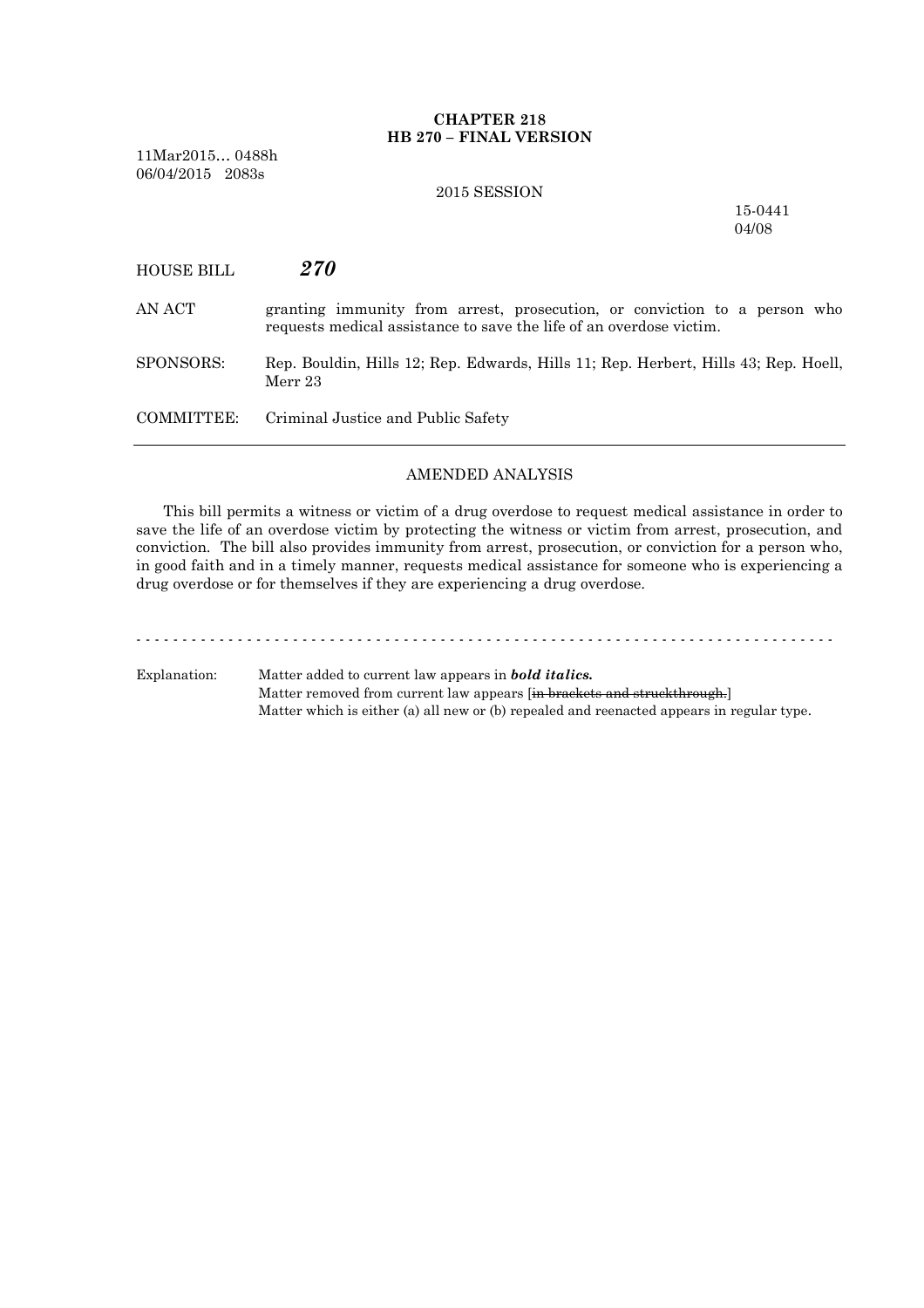# **CHAPTER 218 HB 270 – FINAL VERSION**

11Mar2015… 0488h 06/04/2015 2083s

> 15-0441 04/08

## STATE OF NEW HAMPSHIRE

#### *In the Year of Our Lord Two Thousand Fifteen*

AN ACT granting immunity from arrest, prosecution, or conviction to a person who requests medical assistance to save the life of an overdose victim.

*Be it Enacted by the Senate and House of Representatives in General Court convened:*

 218:1 Legislative Intent. It is the intent of the general court to encourage a witness or victim of a drug overdose to request medical assistance in order to save the life of an overdose victim by establishing a state policy of protecting the witness or victim from arrest, prosecution, and conviction for the crime of possession of the controlled drug that is the agent of the overdose. It is the intent of the general court to provide immunity from arrest, prosecution, or conviction for possessing, or having under his or her control, a controlled drug in violation of RSA 318-B:2, where medical assistance has been requested for someone experiencing an overdose.

 218:2 New Section; Controlled Drug Act; Immunity From Liability. Amend RSA 318-B by inserting after section 28-a the following new section:

318-B:28-b Immunity From Liability.

11 I. As used in this section:

 (a) "Drug overdose" means an acute condition resulting from or believed to be resulting from the use of a controlled drug which a layperson would reasonably believe requires medical assistance.

 (b) "Medical assistance" means professional services provided to a person experiencing a drug overdose by a health care professional licensed, registered, or certified under state law who, acting within his or her lawful scope of practice, may provide diagnosis, treatment, or emergency services for a person experiencing a drug overdose.

 (c) "Requests medical assistance" shall include a request for medical assistance as well as providing care to someone who is experiencing a drug overdose while awaiting the arrival of medical assistance to aid the overdose victim.

 II. It shall be a defense to an offense of possessing or having under his or her control, a controlled drug in violation of RSA 318-B:2 that a person in good faith and in a timely manner requests medical assistance for another person who is experiencing a drug overdose. A person who in good faith and in a timely manner requests medical assistance for another person who is experiencing a drug overdose shall not be arrested, prosecuted, or convicted for possessing, or having under his or her control, a controlled drug in violation of RSA 318:B-2, if the evidence for the charge